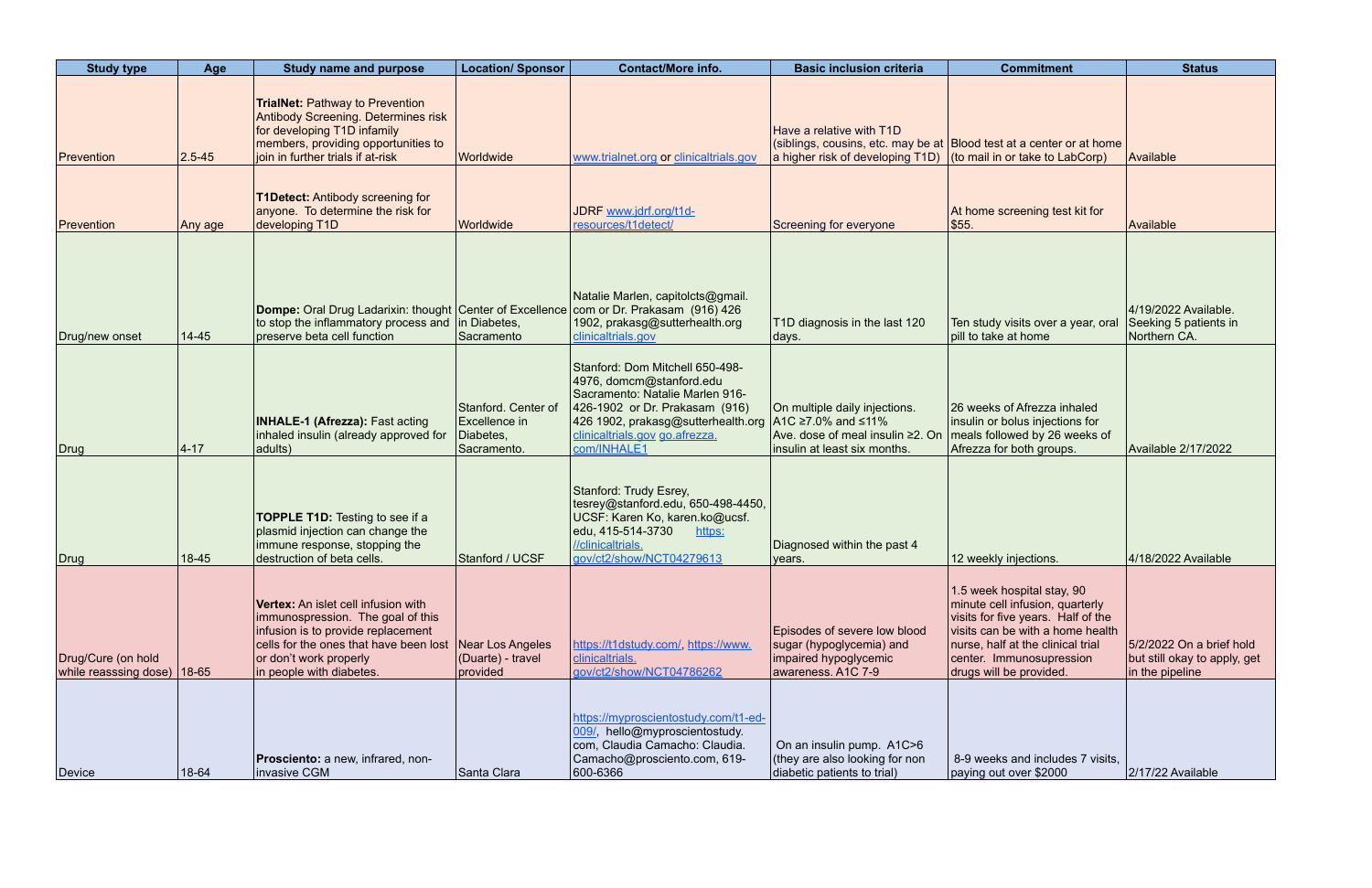| <b>Study type</b>    | Age     | <b>Study name and purpose</b>                                                                                                                                                                                                                                                                                                                            | <b>Location/ Sponsor</b>                     | <b>Contact/More info.</b>                                                                                        | <b>Basic inclusion criteria</b>                                                                                                                                                                            | <b>Commitment</b>                                                                                                                                                                                                                                                                                                                                                                                           | <b>Status</b>        |
|----------------------|---------|----------------------------------------------------------------------------------------------------------------------------------------------------------------------------------------------------------------------------------------------------------------------------------------------------------------------------------------------------------|----------------------------------------------|------------------------------------------------------------------------------------------------------------------|------------------------------------------------------------------------------------------------------------------------------------------------------------------------------------------------------------|-------------------------------------------------------------------------------------------------------------------------------------------------------------------------------------------------------------------------------------------------------------------------------------------------------------------------------------------------------------------------------------------------------------|----------------------|
| Device               | 18-80   | <b>Medtronic Extended Wear Infusion</b><br>Set Study. Evaluate a novel, long<br>wear infusion set meant to last 6-7<br>days.                                                                                                                                                                                                                             | Stanford                                     | diabetesresearch@stanford.edu,<br>408-655-8097                                                                   | A1C under 8.5%. T1D at least 1<br>year. On 670G pump within 1<br>year prior to screening and<br>willing to use auto mode and<br>Guardian Sensor (3) during the<br>study. Must be on Novolog or<br>Humolog. | Participants will be given 12<br>experimental infusion sets to<br>wear consecutively at home. 5<br>in-office visits, 2 phone calls.                                                                                                                                                                                                                                                                         |                      |
| Device/Behavior      | 18-50   | <b>ONBOARD</b> is for adults who are not<br>currently using CGM (or using it but<br>not consistently). The study provides<br>3 months of CGM supplies and<br>testing out a behavioral intervention<br>to see if it supports uptake and<br>continued use of CGM (and the other<br>benefits that can come along with<br>that). The study is fully virtual. | Stanford (online)                            | onboardstudy@stanford.edu or Molly<br>Tanenbaum, 650-725-3955<br>mollyt@stanford.edu                             | Not yet using CGM or not using<br>CGM consistently.                                                                                                                                                        | Fully virtual study. Participants<br>will be put in groups either<br>"ONBOARD" or "CGM-only".<br>Those in ONBOARD will<br>schedule 4 60-minute sessions<br>with study interventionist (every<br>2 weeks). A1c values, CGM<br>usage data, and psychosocial<br>data will be collected at baseline.<br>3-months (post-intervention),<br>and 6- and 12-months post-<br>baseline.                                | 5/4/2022 Available   |
|                      |         |                                                                                                                                                                                                                                                                                                                                                          |                                              |                                                                                                                  |                                                                                                                                                                                                            |                                                                                                                                                                                                                                                                                                                                                                                                             |                      |
| <b>Complications</b> | $18+$   | Various medications to treat painful<br>diabetic neuropathy                                                                                                                                                                                                                                                                                              | <b>Diablo Clinical</b><br>Research           | Caitlin Sheets:<br>csheets@diabloclinical.com                                                                    | <b>Experiencing painful diabetic</b><br>neuropathy. A1C 7-10                                                                                                                                               | Studies are 6-8 months long,<br>with 9-13 clinic visits                                                                                                                                                                                                                                                                                                                                                     | 3/23/21 Avaialble    |
| <b>Other</b>         | Any age | Gene sequencing to learn more<br>about potential gene mutations<br>related to T1D                                                                                                                                                                                                                                                                        | <b>UCSF</b> (remote<br>study)                | Michael German: Michael.<br>German@ucsf.edu                                                                      | 1) People with multiple<br>immediate family members with<br>T <sub>1</sub> D or<br>2) People with multiple auto-<br>immune disorders (either 2+ or<br>rarer disorders)                                     | Spit in a vial and send it back to<br>the lab. Can do from anywhere.<br><b>Note:</b> results are not provided<br>but any mutations can be<br>reported back to your Dr. to be<br>followed-up on and retested at<br>another lab.                                                                                                                                                                              | 12/1/2021 Available  |
| Exercise             | 18-70   | <b>T1D Exercise Initiative. Study</b><br>provides a watch and collects<br>information during 2.5 hours of<br>weekly exercise. Study data will be<br>used to inform algorithms and future<br>devices.                                                                                                                                                     | JAEB (at home<br>study)                      | T1DEXI@jaeb.org, www.jaeb.<br>org/t1dexi                                                                         | T1D for more than 2 years<br>Have or be willing to use<br>Dexcom G6 CGM.                                                                                                                                   | 1 month at home study adding<br>food/exercise info to an app,<br>doing 6 short exercise videos /<br>being active for 2 $\frac{1}{2}$ hours a<br>week. Compensation provided.                                                                                                                                                                                                                                | 10/21/2020 Available |
| Diet                 | $18+$   | Low fat plant based diet study.<br>Comparing a plant based diet to a<br>portion controlled diet.                                                                                                                                                                                                                                                         | Any location. Check<br>ins at your local lab | Tatiana Znayenko-Miller,<br>tznayenkomiller@pcrm.org, https:<br>//www.pcrm.org/clinical-<br>research/recruitment | Not currently following a low fat,<br>plant based diet                                                                                                                                                     | Weekly group sessions with<br>physicians, dietitians, and<br>cooking instructors. You will get<br>nutrition education, practical tips,<br>meal planning, and cooking<br>demonstrations to help transition<br>to a low-fat, plant-based diet.<br>Participants will also schedule a<br>one-on-one consultation with a<br>dietitian and lab tests to check<br>body composition and certain<br>health measures. | 1/19/2022 Available  |